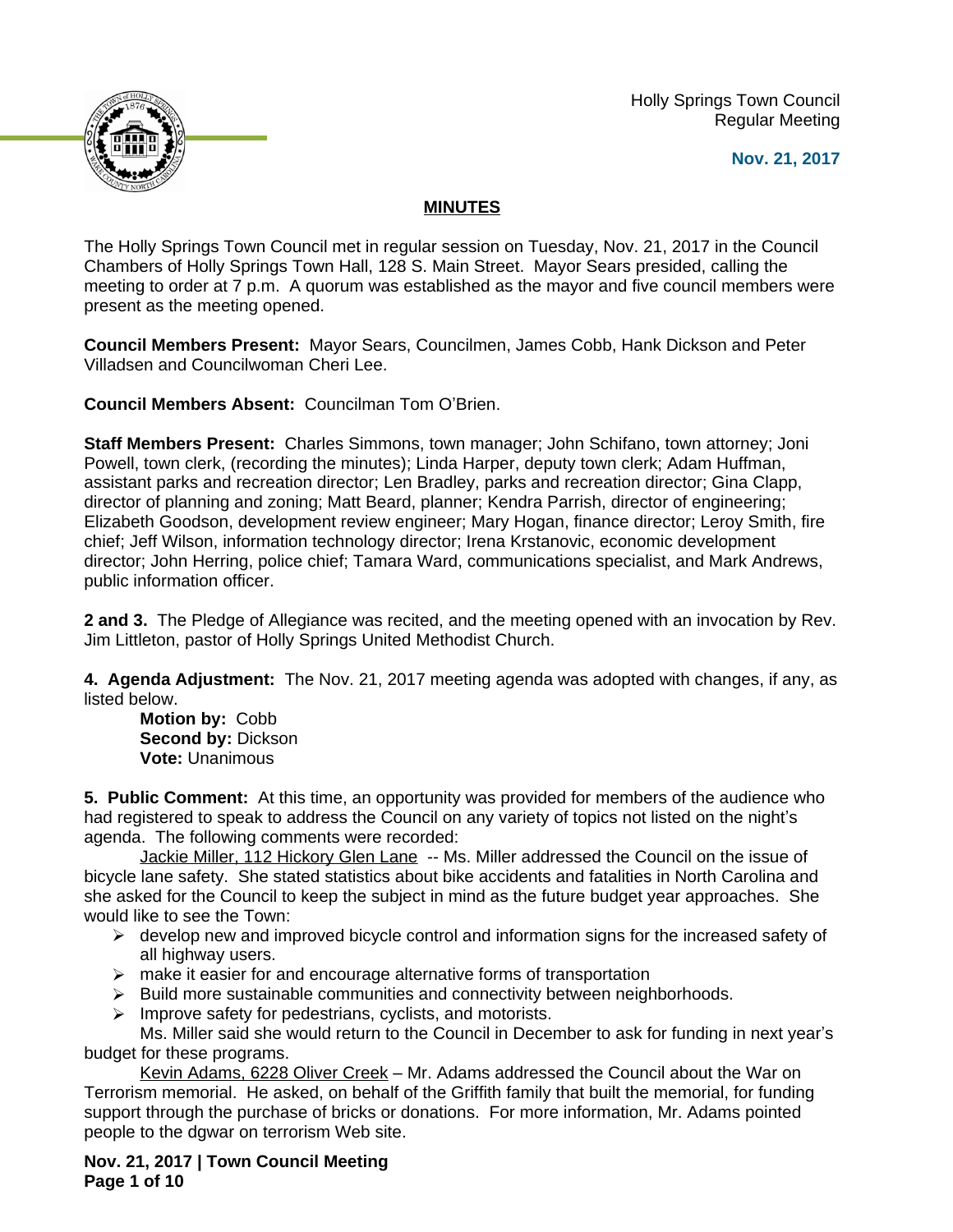Gerald Holleman, 5624 Easton Street – Mr. Holleman asked the Council – especially the new Council members who will be seated Dec. 5 -- to plan transportation, its funding and the provision of water and sewer services in the future for years

Debra Carlton, 228 Hickory Glen Lane – Ms. Carlton addressed the Council to speak regarding Item 6a. on the agenda in which independent counsel would report findings on 53 allegations of ethics violations by public officials.

She said, "After viewing the recording of the October 17 council meeting several times,  $I$  fel compelled to share my concerns on the record. I believe that Ms. Kelly's statements influenced the outcom of the 2017 town council election. The timing of the accusations is suspicious to me. She made her statements at the last town Council meeting before the election. There was no time for an investigation or rebuttal by other candidates.

"If the investigation shows that Ms.Kelly misrepresented any facts or misstated any truths, I would respectfully request that she step down and the state and county Boards of Elections determine next steps.

"If she refuses, I request that her actions be evaluated by the county and state boards of elections to determine whether or not she has violated election campaign ethics. I would also request that her actions b investigated by the police and/or sheriff to determine whether criminal charges against her can be pursued.

"There is a right and a wrong way to become elected. In my opinion, Ms. Kelly did not do things the right way. She engaged in questionable behaviors by causing speculation about ethics of sitting council members, the mayor and the town attorney. This is not how I want my town run, nor is it how I want my tax dollars spent.

"Additionally, according to state law city and county employees can't, in their official capacity, engage in campaign activities while on the job. Ms. Kelly signed the ethics agreement prior to running for office, but as a candidate this is exactly what she did. They can't be fired or otherwise treated negatively because of their off-duty political actions or preferences, and they can't use public resources for political purpose, yet again, that is exactly what Ms. Kelly did. She used town resources for her own gain.

"Employees are free to exercise their First Amendment right to engage in campaign activities, as long as they don't do it at work and as long as no public resources are involved. Ms. Kelly's use of the council meeting involved the use of public resources – buildings, staff and recorded – that are publicly funded and for that reason campaigning at the meeting was prohibited. I feel her behavior was intended to make her appear victimized when in fact she was not.

"And while elected officials have First Amendment free speech rights, a board meeting is a limited public forum, even for board members. A member does not have a free speech right to speak on matters that do not relate to the business of the body. Our elected officials were not able to defend themselves because they were in fact following ethical guidelines they had already signed themselves, while Ms. Kelly used the meeting as a campaign tool.

"I have known the individuals involved in the ethics complaints for more than 20 years. During that period of time, none of them have behaved inappropriately. Our children have played together on teams, and we have worked together to grow our community into the beautiful home it has become. I believe her statements were intended to make Ms. Kelly look better as a candidate, and to disqualify incumbent council members. This is not acceptable for candidates, nor is it acceptable for elected officials."

**6a. Report on Ethics Violation Claims –** Mr. Simmons said during the Council's Oct. 17 meeting, Holly Springs resident and candidate for public office Christine Kelly registered to speak under oath during a Special Use Exception hearing on Town Hall Commons. During her testimony, Ms. Kelly made allegations of ethics violations against the mayor, some Council members and the town attorney. According to the Town's ethics policy for public officials, any official complaints of violations will be investigated by the town attorney… or by outside counsel in the case that the complaint is against the town attorney.

On receiving the complaint, Mr. Simmons noted that Ms. Kelly had alleged a total of 53 allegations of ethical misconduct against those names, specifically: 18 claims against Councilman

**Nov. 21, 2017 | Town Council Meeting Page 2 of 10**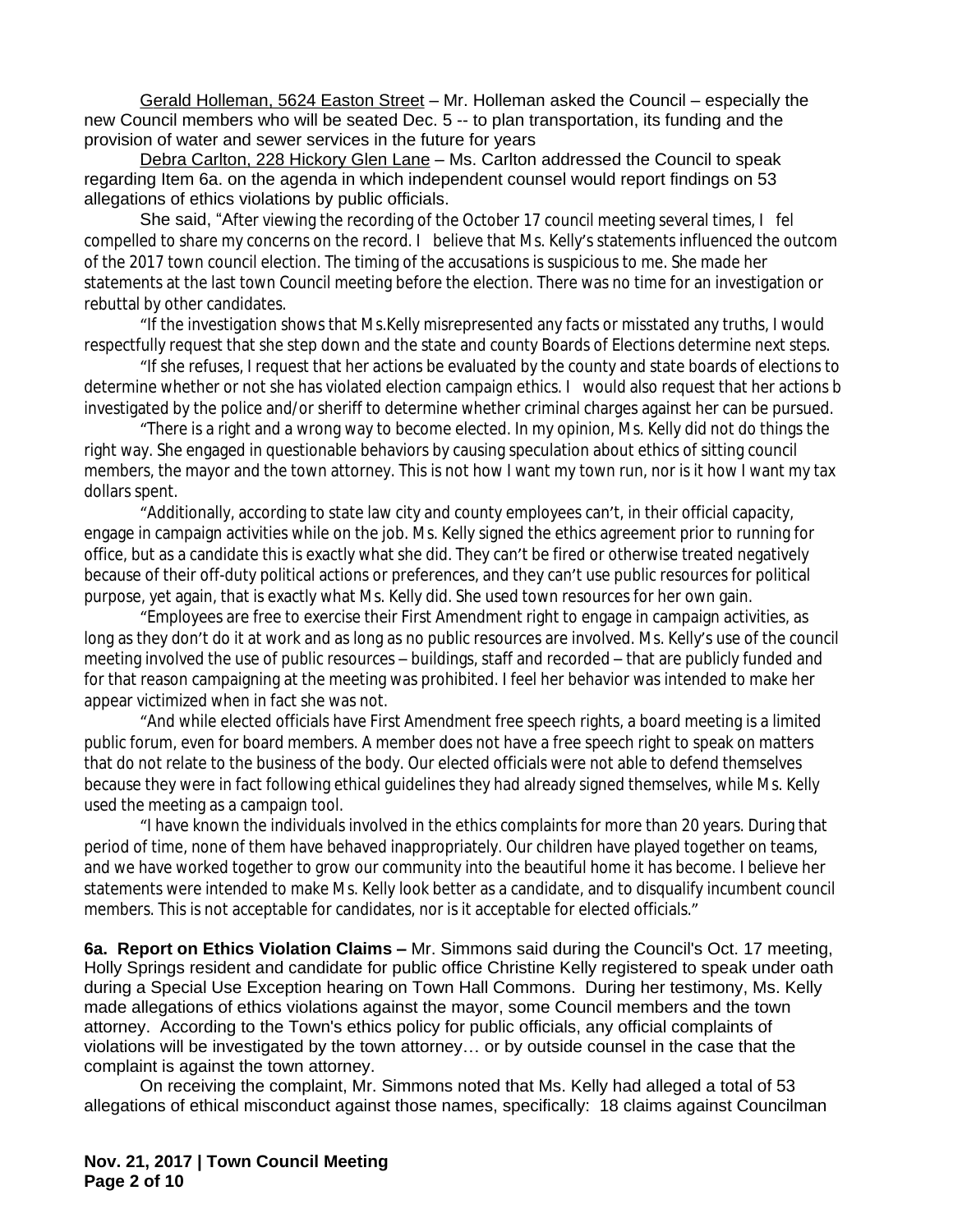Dickson, 16 against Mayor Sears, 14 against the town attorney, four against Councilwoman Lee and 1 against Councilman Cobb. None were filed against Councilmen O'Brien or Villadsen.

With so many complaints and with the involvement of a majority of the Council, the decision was made to retain outside counsel to investigate since a majority of the Council and the town attorney were the subject.

On recommendation of the League of Municipalities, the town retained attorney Katie Weaver Hartzog of the Cranfill, Sumner and Hartzog law firm of Raleigh to investigate the allegations by Ms. Kelly. The other law firm recommended by NCLM is located in Wilmington.

Ms. Hartzog addressed the Council with her findings. In summary, she said she found that she found no credible evidence of ethical violation in any of the 53 complaints. Ms. Hartzog said Ms. Kelly said she had actually brought the complaint in order to delay action on the closing of a portion of Raleigh Street.

Councilman Cobb asked if there was recourse to seek reimbursement of legal services.

Ms. Hartzog directed the Council to consult with its attorney on such matters.

Councilman Dickson asked how much the Town could expect the bill to be. Ms. Hartzog said she thought it would be between \$8,500 and \$9,000.

**Action:** The Council approved a motion to ask Ms. Kelly to voluntarily pay the bill so taxpayers don't have to do so.

**Motion by:** Dickson

**Second by**: Cobb

**Vote**: The motion carried following a 3-1 vote. Councilman Villadsen voted against the motion.

**7a. Public Hearing: Annexation Ordinance A17-03 – Ms. Clapp said the Town has received a** petition for voluntary annexation of approximately 235.52 +/- acres located along Honeycutt and Piney Grove-Wilbon Road. The property owners are Timothy W. Honeycutt, Jennifer Caviness, Teresa H. Jackson and Celinita Wood Wilson, and the property is contiguous with city limits.

The petition meets all the statutory requirements for annexation.

With that explanation completed, Mayor Sears opened the public hearing. The following input was recorded: None.

There being no input, the public hearing was closed.

**Action:** The Council approved a motion to adopt Annexation Ordinance A17-03, annexing 236.52 -/+ acres owned by Timothy W. Honeycutt, Jennifer Caviness, Teresa H. Jackson and Celinita Wood Wilson, and more particularly described as Wake County Pin: 0647.58-8692; 0648.40-6893; 0647.68-4957; 0647.49-5739; 0648.50-8806; 0647.48-6432; 0647.59-7422; 0648.51-5878, into the corporate limits of the Town of Holly Springs.

**Motion by:** Dickson **Second by:** Cobb **Vote:** Unanimous *A copy of Annexation Ordinance A17-03 is attached to these minutes.*

**7b. Public Hearing: Development Options Plan 17-DO-02 –** Mr. Ryan said the Town has received a request for a Development Options Subdivision located along the north and south sides of Honeycutt Road between Cass Holt Road and Piney Grove-Wilbon Road. A total of 603 dwelling units, consisting of 392 single-family dwelling units, 209 multi-family dwelling units, and 1 two-family dwelling unit, are proposed. The total proposed gross density is 2.61 units per acre.

He said the project area is zoned R-10 Conditional Use and, as such, must meet all of the commitments made as part of the approved rezoning. In addition, as a Development Options Subdivision, the project must provide a higher quality product in accordance with the residential design façade requirements, provide a minimum of 10% of the project area as open space, and sidewalks on both sides of all streets.

With that explanation completed, Mayor Sears opened the public hearing. The following input was recorded:

**Nov. 21, 2017 | Town Council Meeting Page 3 of 10**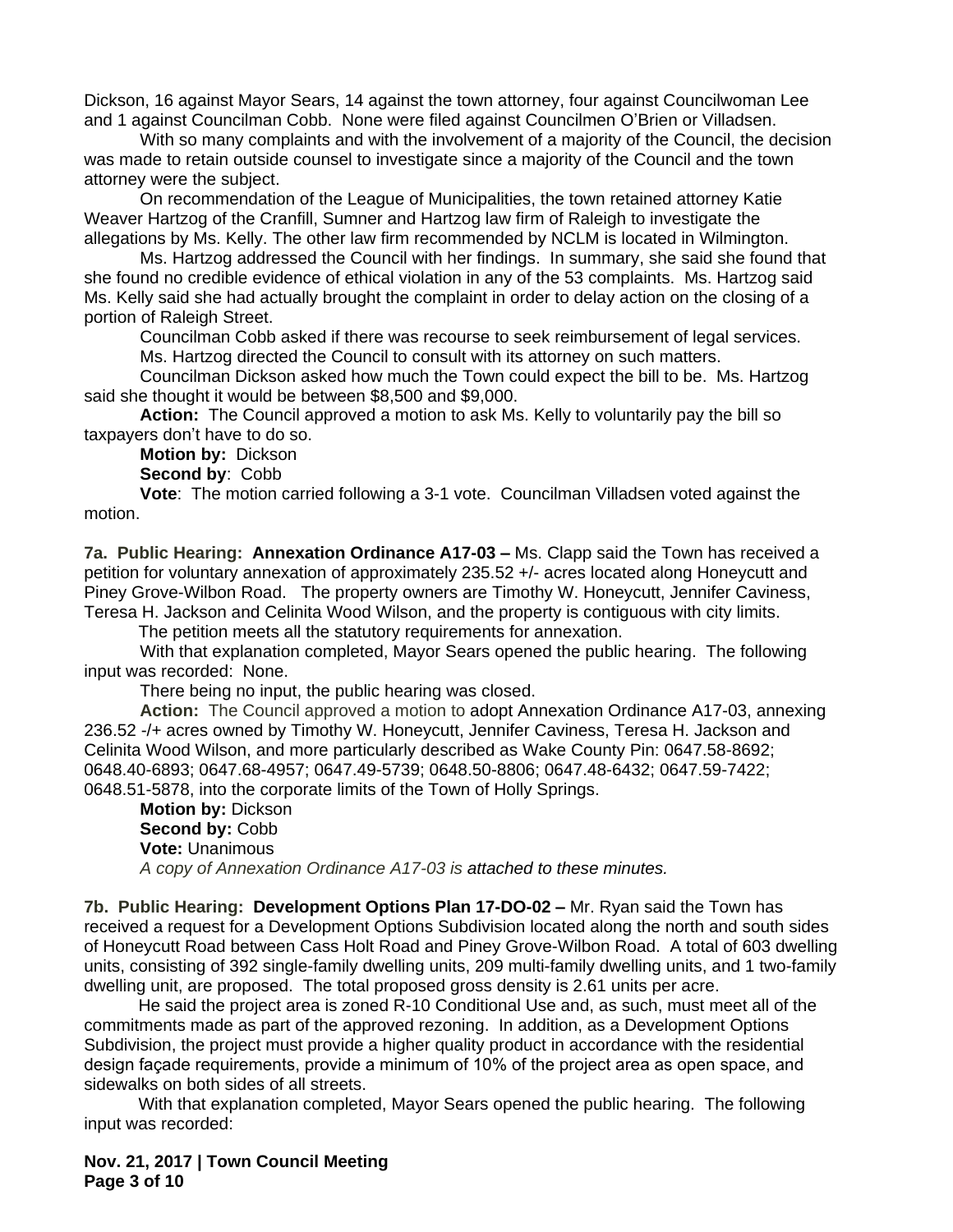Bob Zimwold, McAdams design firm – Mr. Zimwold submitted the firm's applications into the record that the plan will meet the findings of fact

In response to Planning Board member Dan Berry's concerns, Mr. Zimwold said the developer is committed to making lots adjacent to Garrison at 10,000 square feet and to retain the same buffer.

Jeremy Merrill, 201 Airedale Drive – Mr. Merrill wrote comments and questions to the Council and submitted them via email on Nov. 21. His email is below:

*"Mayor Sears and Town Council, First, thank you for taking the time to read this email. I appreciate the minimal replies I received to my original request, but it appears no action will be taken upon my request. To say that's frustrating is an understatement – having something like this on the Agenda where there's a big WCPSS meeting and it's the Tuesday before a long holiday weekend, I feel, is a disservice to the citizens.* 

*Today, on your agenda is an item, 17-DO-02, which is the Honeycutt Farms (sic) Subdivision Development option. There are a few questions I raised on the planning board that went unaddressed and I'm hoping you can help get the answers to them.*

*The first one relates to the layout of the proposed development and the cut through to Garrison. I'm grateful the applicant saw fit to install a roundabout, but looking at the layout of the lots (page 69 of the meeting packet for this item), it'll be easier for about 97 homes (if not more) to cut through Garrison by going down Cabot drive and exiting to Piney-Grove Wilbon road. As you may know, Garrison is a small, fully complete neighborhood with only 100 homes in it. The proposed development layout would increase by 2-3x the number of cars coming down Cabot drive, assuming 1/3 to 1/2 of the current residents use that road as it's not a main road.* 

*I understand there's a need for connectivity, but the connectivity option, combined with the layout, does nothing but encourage drivers to use this as a cut through. With the school zone also going in around Buckhorn Creek Elementary, I fear the road will be used by more than just residents of Honeycutt Farm as a cut through road, making the road even less safe for the residents. To illustrate this point, when the applicant presented at the planning board, there was even a member of the planning board that stated, "I'd definitely use the road through to avoid Buckhorn Elementary and the school zone". This concerns me from a safety perspective as we have young children in the area and I'd hate for us to have an accident due to increased traffic.*

*The next topic I'd like to cover is with regards to the transitioning of lot sizes along the area by the Garrison neighborhood. Overall the lots in that area of Garrison are over 10,000 sq. ft. and the lots in Honeycutt are around 7,500 sq. ft. I don't see this as a transition, but much rather a large leap. This question was raised at the planning board meeting as well, and it was stated that there's a 20' buffer, so that is OK. I'm sorry, but I firmly disagree with that. There should be lot sizes increasing in size to help ease the transition into our existing neighborhood. I understand if you look at "gross density" it looks appealing, but that number is inflated by open space that may not even be developable. I ask that you have the applicant look at a better transition of the lots closer to Garrison.* 

*The next concern I have with the layout is around the Townhome and Carriage home placement. I believe to help with the transition to Garrison, it would make more sense to swap the location of the Carriage homes and the Townhomes. First, this would help with the natural transition to the existing (and new) single family homes. In addition, this would also place the Townhomes closer to the new elementary school, which seems to be the precedent in areas where both exist. I would like for you to ask the applicant if there is the ability to do this.*

*The final concern I have is with the request for the waiver of parking. The application and finding of fact says they believe with walking trails most residents will walk to the amenity center. I agree, that would be the case, if the entire neighborhood were in the same area. Given that the neighborhood will be spread across Honeycutt Rd (which is slated to be a 4 lane median divided road), I don't believe that finding of fact to be completely accurate. The applicant stated at the Planning Board meeting they had the land available, so in order to comply with the UDO, I ask that the town council not grant this waiver."*

There being no further input, the public hearing was closed.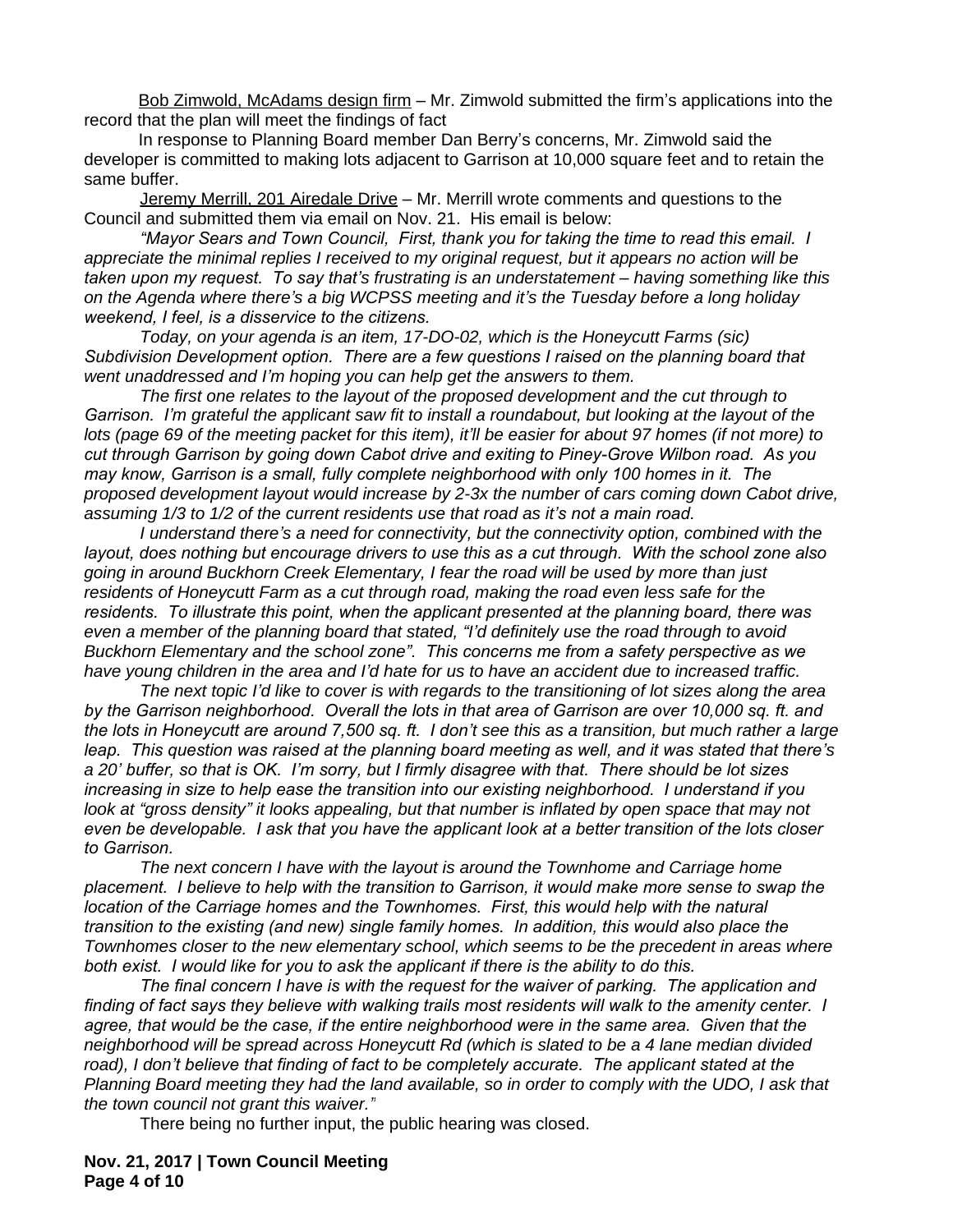Councilmen Dickson and Villadsen agreed that swimming pool parking lots rarely are full unless there are swim meets.

**Action #1 of 5:** The Council approved a motion to adopt Resolution #17-50 to make and accept the findings of fact for Development Option Plan Petition #17-DO-02 for Honeycutt Farms to allow for development options to be used in the R-10 residential zoning district and waivers of offstreet parking regulations 17-WAV-20 and 17-WAV-22 as submitted by the McAdams, project number MIH-16010, dated revised 10-09-17, and as specified in Exhibit A (with the following additional findings, if any).

**Motion by:** Lee **Second by:** Villadsen **Vote:** Unanimous *A copy of Resolution 17-50 and findings of fact are attached to these minutes.*

**Action #2 of 5:** Having made the necessary findings of fact, the Council approved a motion to grant waivers of UDO Section 7.04 E. 4. Maximum Number of Off-Street Parking Spaces 17- WAV-20 and 17-WAV-22 in association with Development Options Plan Petition #17-DO-02 Honeycutt Farm.

**Motion by:** Dickson Second by: Cobb **Vote:** Unanimous

**Action #3 of 5:** The Council approved a motion to make and accept the findings of fact to be recorded in the minutes for a waiver of regulations of UDO Section 7.04 E. 1 Minimum Number of Required Off-Street Parking Spaces to allow a reduction of 22.5% (11 parking spaces), from 49 spaces to 38 spaces, in association with Development Options Plan Petition #17-DO-02 for Honeycutt Farm.

**Motion by:** Cobb **Second by:** Dickson **Vote:** Unanimous

**Action #4 of 5:** Having made the necessary findings of fact, the Council approved a motion to grant a waiver to allow a reduction of 22.5% (11 parking spaces), from 49 spaces to 38 spaces, in association with Development Options Plan Petition #17-DO-02 for Honeycutt Farm, with the following conditions:

1. Upon determination by the Planning Director that the reduced parking spaces are needed, the 11 spaces placed into the land-banked area as future off-street parking shall be constructed within six months receipt of such notice.

**Motion by:** Villadsen **Second by:** Cobb **Vote:** Unanimous

**Action #5 of 5:** Having made the necessary findings of fact, the Council approved a motion to approve Development Option Plan Petition #17-DO-02 for Honeycutt Farm, project number MIH-16010, dated revised 10-09-17, with the following conditions (included the added the condition #12):

- 1. This project will be required to meet the Town of Holly Springs NPDES Ph. II Post Construction Stormwater Ordinance.
- 2. A proportionate fee for the construction of a new right turn lane on Avent Ferry Road at the intersection of Cass Holt Road is required with this project.
- 3. At time of petitioning for the first Final Plat for this subdivision: Homeowner's Association covenants shall be submitted for review prior to recording. Covenants shall include information on maintenance of street trees, maintenance of champion trees, assurances that sufficient variation shall exist in the design and appearance of adjacent dwelling units necessary to avoid a monotonous building design and streetscape.

**Nov. 21, 2017 | Town Council Meeting Page 5 of 10**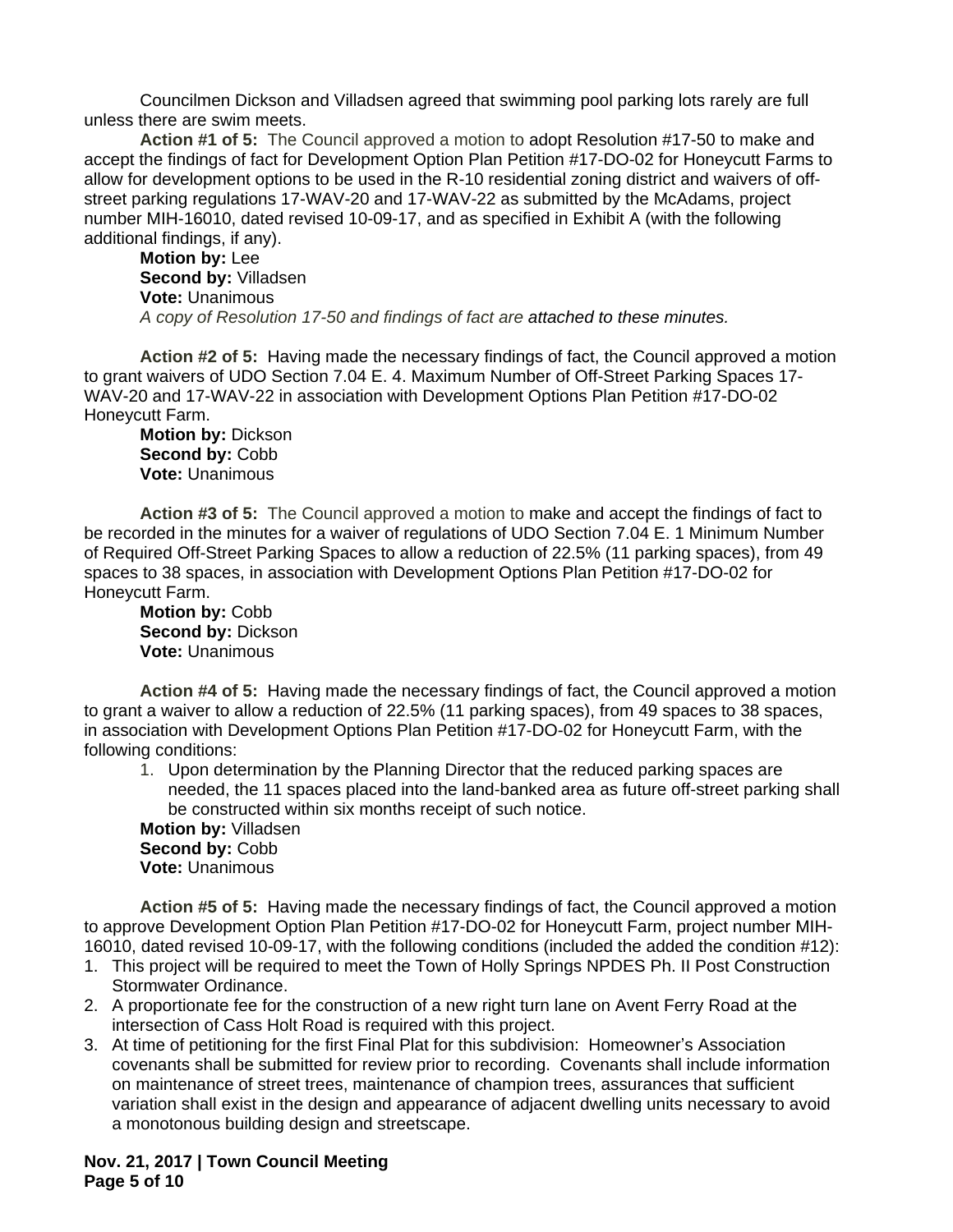- 4. No champion tree designated on this plan to meet the requirements of conditional use rezoning 16-REZ-13 shall be removed without approval from the Department of Planning & Zoning after receipt of a report from a certified arborist declaring that the removal of the tree is necessary due to death, disease or threat of danger to human life or property.
- 5. No more than 85% of building permits shall be issued prior to the completion of all developed recreational open space.
- 6. Street Trees on all interior streets shall be positioned as to not interfere with any lighting fixtures or site distance triangles. A revised street tree plan shall be submitted to the Department of Planning and Zoning for review and approval upon completion of an approved street lighting plan by Engineering.
- 7. A point-by-point photometric lighting plan for parking area lighting must be submitted with the first review of construction drawings.
- 8. The following items must be addressed prior to the first construction drawing submittal: a. Provide documentation in the form of a recorded plat of any required offsite sewer easements.
	- b. Thoroughfares, collectors and boulevards will require a calculated pavement design and will require NCDOT approval.
	- c. Documentation in the form of a plat must be provided for offsite right-of-way to be dedicated for this project.
	- d. The following note must be clearly reflected on the plats and construction drawings for lots 374, 375 and any other adjacent lots: "Pump station site owned by the Town of Holly Springs may be expanded in the future and there will be routine operation inspections and maintenance on the premises once the pump station is in operation".
	- e. Pump station site must be platted and conveyed by deed to the Town of Holly Springs before pump station final acceptance.
	- f.Provide a sealed engineer's report including calculations to verify hydraulic capacity of existing pond. Identify primary and secondary outlet structures and/or spillways.
	- g. Provide a sealed engineer's report and recommendations to verify structural integrity of dam(s).
	- h. All items listed on the Stormwater Submittal Checklist, Form #16003, must be included.
	- i.Show 20' maintenance easement surrounding pond and dam**.** This comment will apply if lots are closer than 20' to the pond.
	- j.Verify that pond meets NCDENR Dam Safety requirements.
	- k. A breach analysis is required for all ponds within the project area.
	- l.A flood study will be required for this project. All flood plain shall be delineated based on the built out condition of the drainage basin.
- 9. The following items must be addressed prior to construction drawing approval:
	- a. Homeowner's Association covenants shall be recorded with the first plat associated with this subdivision. Submit a draft copy for review during construction drawing review.
	- b. Approval of Stormwater Management Plan is required prior to issuance of a land disturbance permit or construction drawing approval.
	- c. Payment of the Stormwater Fee-in-Lieu will be required.
	- d. Stormwater sureties are required on this project. A performance surety in the form of a bond, letter of credit or cash is required in the amount of 125% estimated construction cost of the SCM prior to plat recordation and a maintenance surety in the form of a cash escrow account in the amount of 35% the actual construction cost of the SCM is required at the end of the performance monitoring period for the project.
	- e. All environmental permits must be obtained prior to the issuance of a land disturbance permit.
- 10. An Infrastructure Reimbursement Agreement (IRA) is expected for this project. Any changes required as a result shall be incorporated into the plans through an amendment.
- 11. Prior to moving to Town Council, the following must be addressed:
	- a. The Pump Station Site Plan must be approved by Town Council prior to or with the

## **Nov. 21, 2017 | Town Council Meeting Page 6 of 10**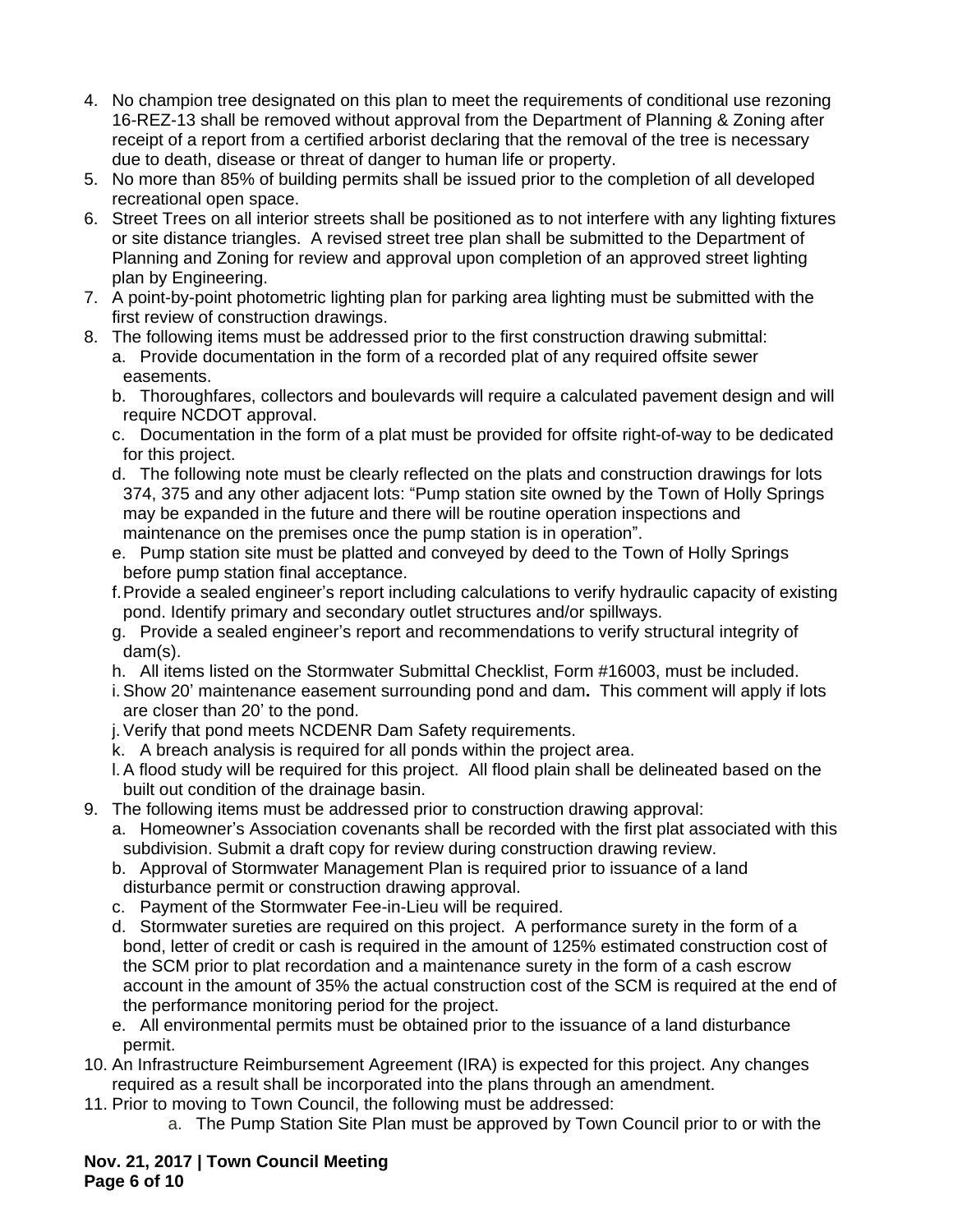approval of this Development Petition.

- 12. Lots adjacent to Garrison Subdivision will be a minimum of 10,000 square feet.
	- **Motion by:** Lee
	- **Second by:** Cobb

**Vote:** The motion carried following a unanimous vote on the motion and then an amendment to include Condition #12.

**7c. Public Hearing: Ordinance 17-UDO-03 –** Mr. Ryan said that staff is proposing an amendment to UDO Section 3.04 04 OR: Office, Research & Development Park District to change Hospital from a permitted primary use to a permitted special exception use in the OR district.

Special exception uses are land uses that may be beneficial to the overall development and quality of life in the Town of Holly Springs and its extra-territorial jurisdiction when appropriately located. However, due to certain characteristics and vocational impacts, these may be detrimental to other permitted uses within the Town of Holly Springs and its extra-territorial jurisdiction and thus need to be examined on a case-by-case basis. In addition, special exception uses, due to their unique characteristics, do not always meet the specified district development standards and typically require variances or waivers as part of their development process

With that explanation completed, Mayor Sears opened the public hearing. The following input was recorded: None.

There being no input, the public hearing was closed.

**Action #1:** The Council approved a motion to make and accept the following statements: "The requested UDO Text Amendment is consistent with the Vision Holly Springs Comprehensive Plan: *Executive Summary* in regards to "Using the Plan to Implement the Town's Vision" and "Adopting and Implementing the Plan"; Section 1: *Future Land Use* "Objectives", "Community Growth Areas", and "Future Land Use Plan Details"; Section 4: *Community Character* "Objectives"; Section 6: *Community Facilities* "Objectives"; and Appendix 2.1: *Village District Area Plan*." The proposed UDO Amendments provide the tools necessary for staff and the development community to implement the goals and objectives stated in the Plan. "

**Motion by:** Cobb **Second by:** Dickson **Vote:** Unanimous

**Action #2:** The Council approved a motion to adopt Ordinance 17-09, 17-UDO-03 to change hospital from a permitted primary use to a permitted special exception use in the OR: Office, Research & Development Park zoning district.

**Motion by:** Lee **Second by:** Villadsen **Vote:** Unanimous *A copy of Ordinance 17-09 is attached to these minutes.*

**7d. Public Hearing: Special Exception Use17-SEU-09 and Development Plan 17-DP-11 for Sunset Lube and Tire** – Mr. Beard said the Town has received a request to allow for a Special Exception Use as specified in Unified Development Ordinance Section 3.02 LB: Local Business District to allow for Automotive Repair – Minor and a modification to the building elevations for the property located at 101 Matthews Drive, Wake County PIN 0669077249.

With that explanation completed, Mayor Sears opened the public hearing. The following sworn testimony and evidence was submitted by those who had been administered the oath by the deputy town clerk: None.

There being no testimony, the public hearing was closed**.**

**Action #1:** The Council approved a motion to make and accept the findings of fact to be recorded in the minutes for Special Exception Use Petition #17-SEU-09 for Sunset Lube and Tire to allow for Automotive Repair – Minor in the LB: Local Business District as submitted by Bass, Nixon & Kennedy, Inc.

**Nov. 21, 2017 | Town Council Meeting Page 7 of 10**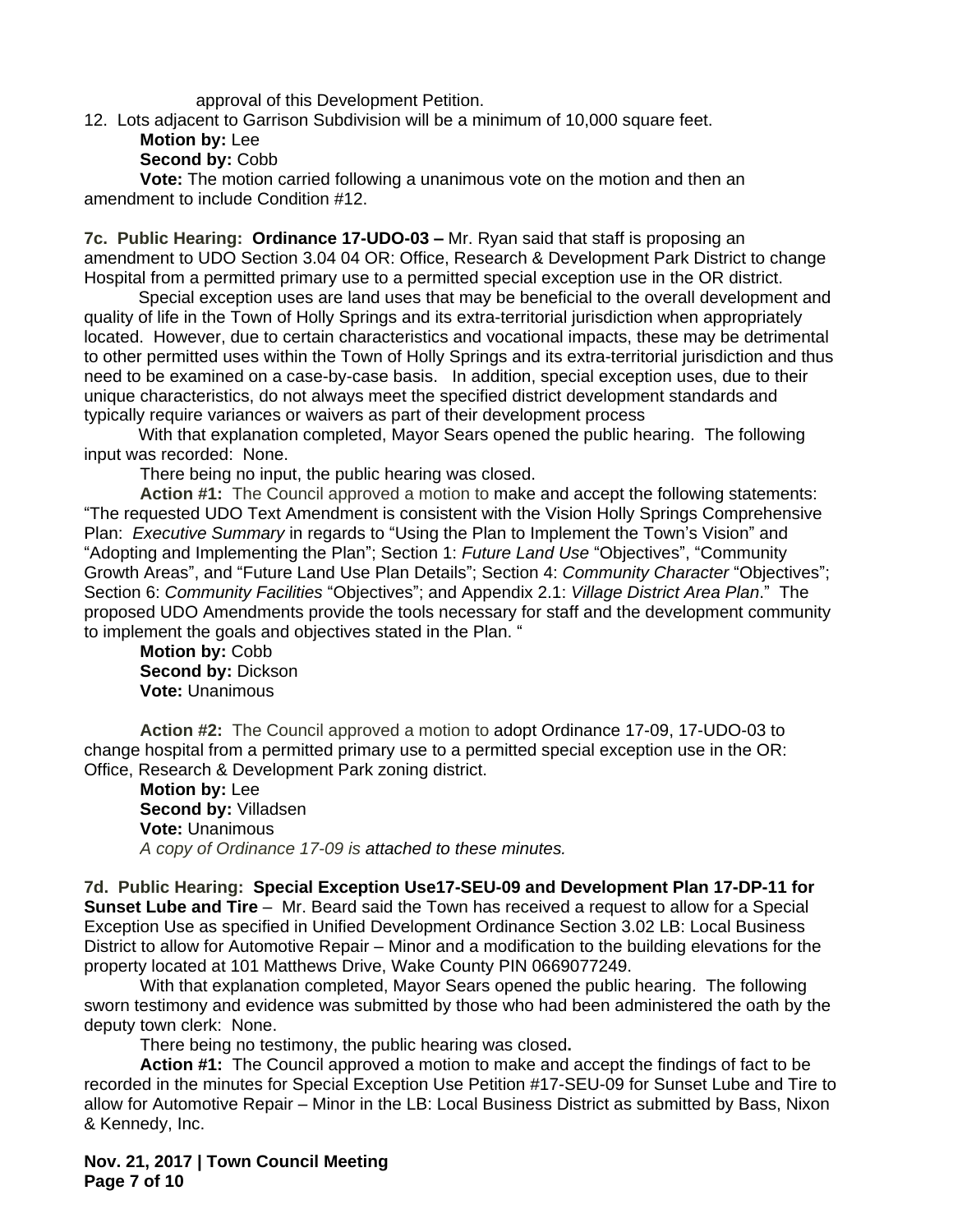**Motion by:** Dickson **Second by:** Cobb **Vote:** Unanimous *A copy of 17-SEU-09 findings of fact is attached to these minutes.*

**Action #2:** Having made the necessary findings of fact, the Council approved a motion to approve Special Exception Use Petition #17-SEU-09 and Development Plan 17-DP-11 for Sunset Lube and Tire as prepared by Bass, Nixon & Kennedy, Inc. Project Number 03-17127, dated Revised 10/3/2017 with the following conditions:

## **Special Exception Use Conditions:**

1. All operations must adhere to the evidence submitted by the applicant as stated in the findings of fact submitted and those findings of fact specified by the Town Council in conjunction with 17- SEU-09

## **Development Plan Conditions:**

- 1. The following previous conditions of approval for *Sunset Lube & Tire* (*07-SEU-07-A01*) shall continue to apply:
	- a. All conditions of approval for Sunset Lake Commons Master Plan (06-MAS-10) and Sunset Lake Commons Phase 2 (07-MAS-03) will also apply to this project.
	- b. Fee-in-lieu of pump station upgrade will be required.
	- c. The following items are to be included with 1st construction drawing submittal (later in the approval process):

i. A comprehensive drainage area map and supporting calculations.

d. Prior to submittal of Construction Drawings, Sunset Lake Commons Phase 2 Preliminary Plan (07-MAS-03) must be approved.

**Motion by:** Villadsen **Second by:** Cobb **Vote:** Unanimous

**8. Consent Agenda:** The Council approved a motion to approve all items on the Consent Agenda. The motion carried following a motion by Councilman Cobb, a second by Councilman Dickson and a unanimous vote. The following actions were affected:

8a. Budget Amendment Report - The Council received report of monthly administrative budget amendments approved by the Town Manager. *A copy of budget amendment report is attached to these minutes.*

8b. Main Street Closing - The Council adopted ordinance to close Main Street for the Christmas parade. *A copy of ordinance is attached to these minutes.*

8c. Pecan Grove South Plan Extension - The Council approved request for extension of plan approval for Pecan Grove South.

8d. Ting Stadium Lease Agreement - The Council approved lease agreement assignment for Ting Stadium.

8e. Resolution 17-51 - The Council adopted Resolution 17-51 recommending Holly Springs review officers. *A copy of Resolution 17-51 is attached to these minutes.*

8f. Resolution 17-52 - The Council adopted Resolution 17-52 declaring equipment surplus to the needs of the Town. *A copy of Resolution 17-52 is attached to these minutes.*

8g. Town Facilities Closed Dec. 13 - The Council approved the closing of non-essential Town facilities for the annual employee holiday luncheon Dec. 13.

8h. Customer Service Representative Position - The Council approved to change a parttime customer service representative position to full-time and authorize the related funding.

8i. Budget Amendment, \$171,000 - The Council adopted an amendment to the FY 2017-18 budget to allocate \$171,000 in park reserve funds to a number of projects at various facilities.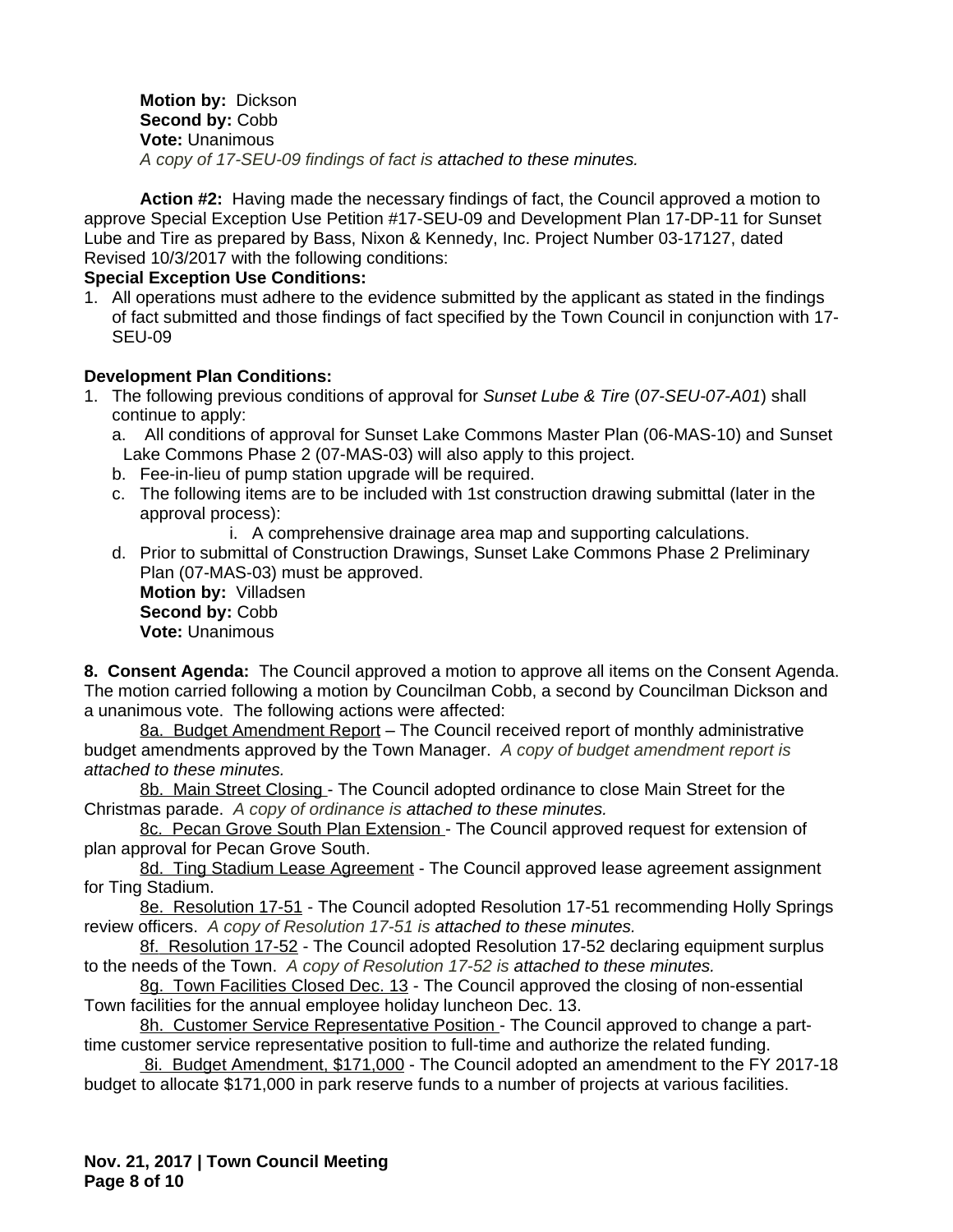8i. Budget Amendment, \$876,758 - The Council adopted an amendment to the FY 2017-18 budget to allocate \$876,758 from park reserve funds – to be reimbursed by FEMA -- for Hurricane Matthew repairs at Bass Lake Park.

8k. Budget Amendment, \$70,000 - The Council adopted an amendment to the FY 2017-18 budget to increase fiber revenue and fiber expense by \$70,000 to cover costs of construction, equipment and splicing. *A copy of budget amendment is attached to these minutes.*

8l. Budget Amendment, \$41,402.28 - The Council adopted an amendment to the FY 2017- 18 budget to move \$41,402.28 from insurance proceeds to vehicle maintenance. *A copy of budget amendment is attached to these minutes.*

8m. Main Street Extension Project - The Council approved to enter contract with Greenscape for \$31,659 to install landscaping along the Main Street Extension project.

8n. Main Street Extension Project Change Order - The Council approved contract change order with Fred Smith Company for \$34,813.92 to install emergency vehicle preemption devices in the Main Street Extension project.

8o. Needham Norris House - The Council approved offer and purchase agreement for the Needham Norris House. *A copy of purchase agreement is attached to these minutes.*

**9a. Certified Entrepreneurial Community Designation Announcement** – Ms. Krstanovic said the Holly Springs Economic Development Department is pleased to announce that Holly Springs was named the first Certified Entrepreneurial Community!

She said a year ago, Holly Springs Economic Development began the two-year process of earning a Certified Entrepreneurial Community designation for the Town. The designation was awarded Oct. 23. This shows that the Holly Springs culture supports small businesses and believes this strategy will equip the community to further create an overall climate and ecosystem that supports current entrepreneurs and those looking to start and/or grow their business in Holly Springs.

**Action:** None.

**9b. Duke Health Medical Office Gateway Feature Design -** Mr. Ryan said on April 18, 2017, Town Council approved the development plan for Duke Health Medical Office at the corner of NC 55 Bypass/GB Alford HWY and New Hill Road. Condition of approval #1 stated, *"In accordance with UDO Section 3.08 A. 4. C. Gateway Feature, this project is located at an intersection which is designated as a gateway in the Comprehensive Plan. A gateway feature shall be constructed in connection with the development of this project. Prior to issuance of a building permit, detailed design specifications shall be submitted to the Department of Planning and Zoning for review and the Town Council for approval."*

He said staff has received the proposed design for the gateway feature, which includes a round shaped plaza and bench with a decorative wall and staircase at the corner of NC 55 Bypass/GB Alford HWY and New Hill Road. This design is very similar to the design approved for Holly Springs Town Center directly across New Hill Road from this project and will form of cohesive look for the western side of this intersection.

**Action:** The Council approved a motion to approve the draft design for the required gateway feature at the intersection of NC 55 Bypass/GB Alford HWY and New Hill Road for 16-DP-18 Duke Health Medical Office as presented on 11/21/2017.

**Motion by:** Dickson **Second by:** Cobb **Vote:** Unanimous

**9c. Twelve Oaks IRA Extension -** Ms. Parrish said the Twelve Oaks Infrastructure Reimbursement Agreement expires December of 2017.

Ms. Parrish said staff is recommending extending the agreement for 18 additional months.